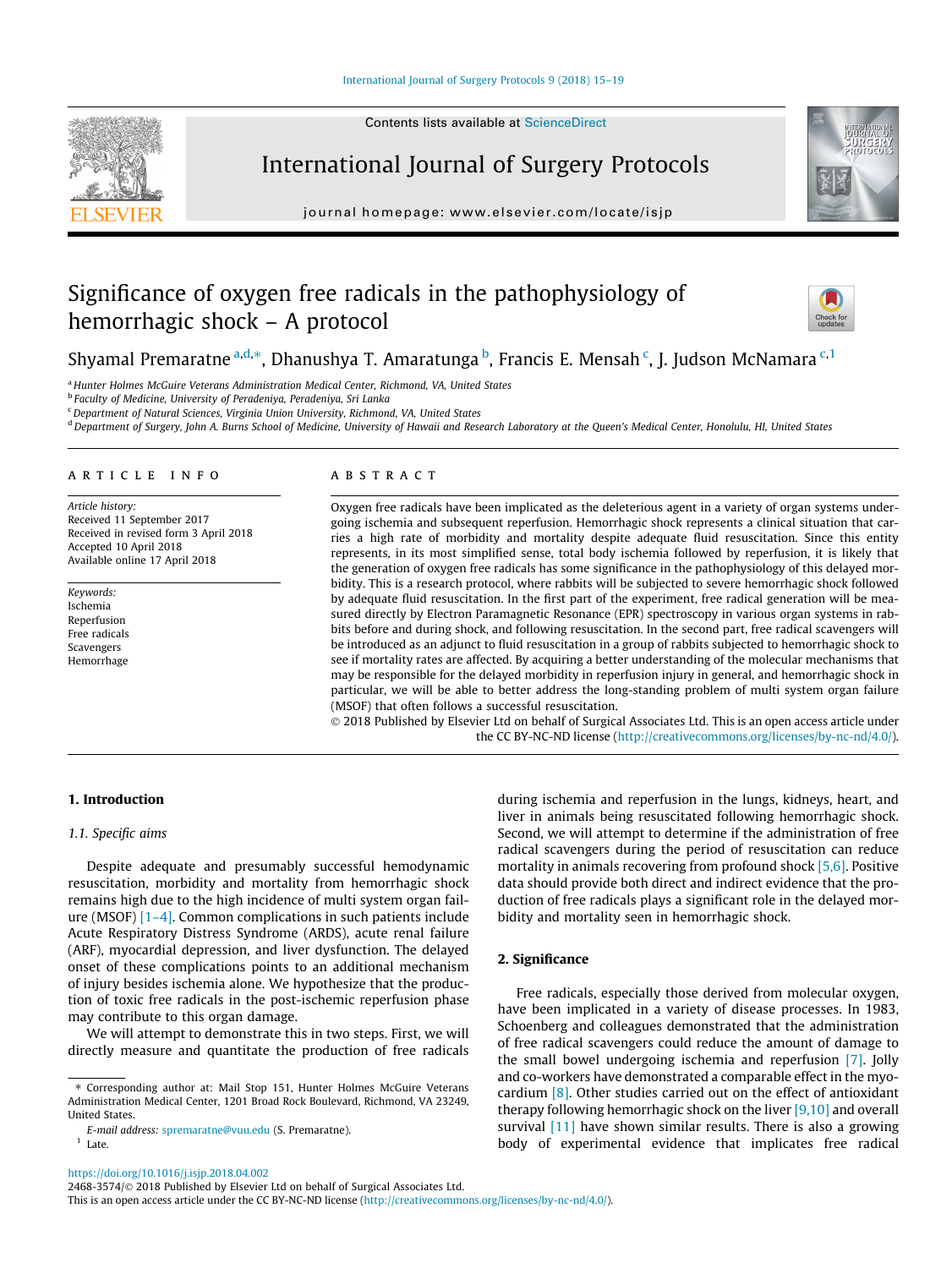dependent lipid peroxidation in injury to the central nervous system (CNS), as well as the myocardium [\[12,13\].](#page-4-0) Overall, there have been many investigators who have indirectly demonstrated that free radicals play an important role in the pathogenesis of reperfusion injury in multiple organ systems. Some investigators (including ourselves) have been able to quantitate free radical production by electron paramagnetic spectroscopy (EPR) [\[14–16\].](#page-4-0) Further, a novel fluorescence probe, 2-[6-(4-hydroxyl)phenoxy-3H-Xanthen-3-on-9-yl]benzoic acid (HPF) has been used by some workers to investigate the generation of highly reactive oxygen species (hROS) under ischemia, both in vivo and in vitro [\[17\].](#page-4-0) These techniques have directly demonstrated the production of free radicals during reperfusion after a given period of ischemia to the heart. It has also been demonstrated that there is a significant rise in free radicals in ischemic lung tissue, and are probably involved in the pathogenesis of ischemia reperfusion injury [\[18\].](#page-4-0)

Due to the ubiquitous nature of this molecular species and the growing evidence of its production during ischemia-reperfusion sequences, we suspect that free radicals may play some role in the pathogenesis of delayed morbidity following shock. It is possible that reperfusion of ischemic organ systems during the period of resuscitation results in the production of free radicals that create additional tissue damage through membrane destabilization. Furthermore, free radicals catalyze lipid peroxidation, a chain reaction mediated by polymorphonuclear leukocytes (PMN), and a phenomenon extremely toxic to cellular membranes.

Our experiments will directly measure the production of free radicals during shock and resuscitation in organ systems that have been clinically shown to be the most vulnerable to delayed morbidity. Confirmation of the generation of significant quantities of free radicals may be of great clinical importance, since it represents a potentially treatable regional molecular event that could otherwise be responsible for a serious clinical problem. Further information regarding increased survival following the administration of free radical scavengers or iron chelators that could interrupt lipid peroxidation would have an obvious clinical significance. The second part of the experiment would potentially provide such data, thus opening the possibility for future clinical trials using scavengers.

### 3. Background

Literature is abound with evidence that the administration of Superoxide Dismutase (SOD – a superoxide scavenger) or Mannitol (a hydroxyl free radical scavenger) can reduce reperfusion injury. This phenomenon has been documented in the intestines [\[19,20\],](#page-4-0) liver, kidneys, pancreas, and in the heart both in vivo [\[8,20\]](#page-3-0) and in the global ischemic model  $[21]$ . Our laboratory has reported that the administration of either Superoxide Dismutase/ Catalase or Mannitol will significantly reduce the mortality of Escherichia coli /Hemoglobin-induced peritonitis in the rat  $[22]$ . In this study, the suspected mechanism of action is that free radical scavengers prevent overwhelming production of hydroxyl free radicals generated by the Fenton reaction (driven by PMN in the setting of bacteria and hemoglobin within the peritoneal cavity).

Other experiments with iron chelators have suggested that free radical production continues long after the initial burst due to the lipid peroxidation chain reaction that is mediated by PMN. Deferoxamine was found to attenuate shock-induced oxidative stress in the hepatocytes [\[23\].](#page-4-0) Some investigators have found a decrease in CNS damage following ischemia and reperfusion in animals treated with Deferoxamine, an iron chelator [\[24\].](#page-4-0) A study done by Liachenko et al. showed a significant increase in cerebral perfusion following the administration of deferoxamine [\[25\]](#page-4-0). This is thought to be secondary to the interruption of lipid peroxidation, a process that generates intracellular free radicals and requires iron as a catalyst. A similar study has been carried out in cardiocytes with comparable results [\[26\].](#page-4-0)

Free radicals in the ischemia-reperfusion setting may be derived from a neutrophil oxygen burst or from the metabolism of Hypoxanthine to Urea with the consequent generation of oxygen. Our group [\[14,15\]](#page-4-0) and a group at Johns Hopkins University [\[16\]](#page-4-0) have been successful in measuring free radical production in peri-ischemic conditions. Our work revealed that in the isolated rabbit heart model, global ischemia resulted in a decrease of free radicals, but that free radical production more than doubled upon reperfusion of the heart [143]. The free radicals were measured by freezing the tissue in liquid nitrogen (77 K) and measuring signal size on the electron paramagnetic resonance spectrometer. This work provided direct evidence that free radicals are indeed produced in abundance during reperfusion, and may mediate reperfusion injury. Similarly, in a study carried out on a rat model of focal cerebral ischemia, transient occlusion of the middle cerebral artery generated more reactive oxygen species in comparison to permanent occlusion [\[17\]](#page-4-0).

Carrying out the experiment we propose requires experience in the use of free radical scavengers, the measuring of free radicals, and the development of a suitable hemorrhagic shock model; all of which are well established procedures in our laboratory. We have also used Superoxide Dismutase/ Catalase [\[27\]](#page-4-0), Mannitol [\[28\]](#page-4-0), Deferoxamine [\[29\],](#page-4-0) Hyaluronidase [\[30\]](#page-4-0), and perfluorocarbons [\[31\]](#page-4-0) in an attempt to reduce myocardial reperfusion injury in the baboon.

Our work with the isolated rabbit heart represented one of the first successful attempts to demonstrate a decrease in free radical production during ischemia, followed by a dramatic increase after reperfusion. We have extensive hands-on experience with the use of spin traps for measurement of free radicals using EPR spectroscopy. Our laboratory has also developed a suitable hemorrhagic shock model in rabbits that affords an 80% mortality rate if treated only with resuscitation  $[32]$ . This model provides an excellent vehicle through which to test the hypothesis.

To our knowledge, there is no study that has attempted to measure the production of free radicals in organ systems vulnerable to reperfusion injury following massive hemorrhage. There have been few attempts to study survival curves in animals resuscitated from shock, additionally treated with various free radical scavengers (including iron chelators). When one takes into account the recent experimental observations in the field of free radicals and reperfusion injury (summarized below), these tasks are the next logical steps.

Our appraisal of the current state of knowledge is as follows:

- 1. In isolated organ systems, free radical scavengers have been shown to reduce reperfusion injury in a variety of tissues and organ systems, but little work has been done on systemic ischemia and reperfusion.
- 2. In shock induced by peritonitis, free radical scavengers have been shown to improve survival.
- 3. Efforts to quantitate the production of free radicals in the heart have consistently shown a dramatic rise in free radical groups following reperfusion.

These points logically lead to our experimental premise for the following reasons:

- 1. Delayed morbidity continues to be a problem in hemorrhagic shock despite adequate hemodynamic resuscitation.
- 2. Many of the organs that are affected have been shown to be damaged by free radical formation and to have less injury when treated concomitantly with free radical scavengers (in isolated reperfusion studies).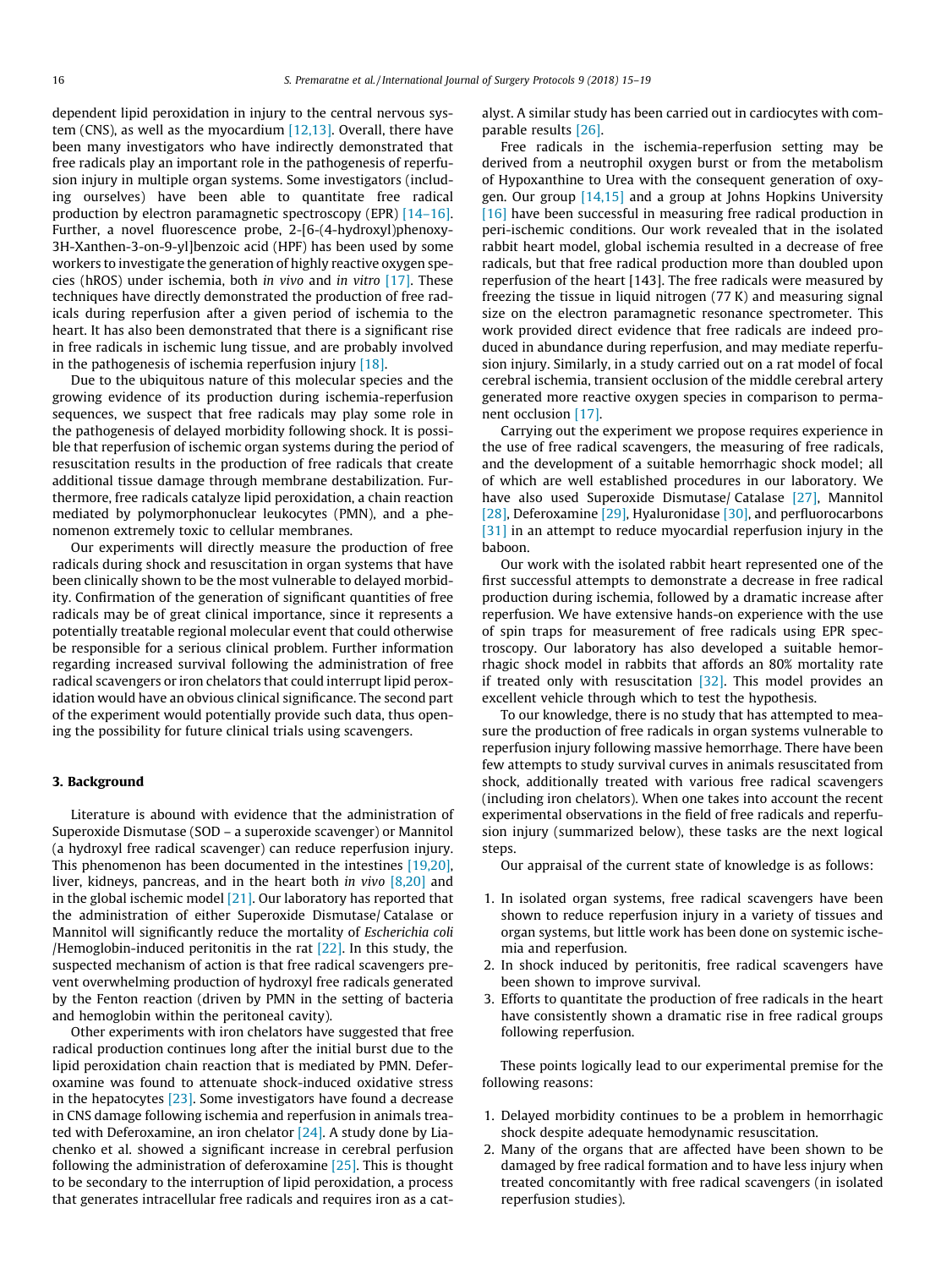- 3. Other types of shock (peritonitis) have been shown to be less lethal in the presence of free radical scavengers.
- 4. Hemorrhagic shock with resuscitation can be viewed as total body ischemia and reperfusion.
- 5. A better understanding of multi system organ failure (MSOF) following shock is a critical next step toward improving survival in patients involved in major trauma.

#### 4. Experimental design

The experimental protocol is described in two parts. The first (A) is designed to measure free radical production in various organs in rabbits subjected to profound hemorrhagic shock, followed by resuscitation (reperfusion). The second part (B) will attempt to study the effects that free radical scavengers and iron chelators have on survival when used as an adjunct to resuscitation.

A. Quantitative assessment of free radical production during shock and subsequent resuscitation in multiple organ systems in the rabbit

In this part of the experiment, four groups of rabbits will be used. All groups will have their lungs, heart, liver, intestines, and kidneys sampled at different stages of shock. These tissues will be frozen with liquid nitrogen (77 K) and powdered. This powder will then be analyzed by EPR spectroscopy for the presence of free radicals. The first group will consist of animals that are anesthetized, then sacrificed before the initiation of shock. The second will be sampled during the period of shock itself. The third group will be sampled immediately after reperfusion (resuscitation). The fourth will be sacrificed and sampled, 12 h post-shock or upon expiration, whichever comes first. In this manner, a comparison can be made as to the quantity of free radicals produced during each phase by comparing the size of the EPR signals.

#### 5. Specific protocol

Initially, forty New Zealand white rabbits will be used (ten per group in four groups). They will be anesthetized with subcutaneous injections of Ketamine Hydrochloride (10 mg/kg). Sedation will be maintained with Ketamine and Diazepam (Valium, 5 mg/ ml) in combined doses of 0.2 ml through an ear vein catheter. The rabbits will be secured in a supine position on a heating pad to maintain normothermia. Femoral cutdowns will be performed and all four vessels cannulated to monitor femoral arterial pressure, central venous pressure (CVP), body temperature, and cardiac output (CO). Routine arterial samples will be drawn to monitor pH and blood gases. All lines will be periodically flushed with heparinized saline (4 NIH units of Heparin/ml).

Baseline measurements will be taken, including arterial blood gases (ABG), mean arterial pressure (MAP), CVP, heart rate (HR), and CO. A control group of ten animals will be sacrificed at this point of the experiment. Biopsies of the lungs, heart, liver, intestines, and kidneys will be taken with a Van Doren clamp. The tissues will be immediately frozen in liquid nitrogen (77 K) and maintained in that state. The remaining animals will be slowly bled over 15 min to a MAP of 44 mm Hg. This blood will then be stored with 2 ml Heparin/50 ml blood. Aliquots of blood will either be withdrawn or infused to maintain the MAP at 44 mg Hg for 2½ h. At the end of this shock period, the withdrawn blood will be reinfused along with lactated Ringer's solution until a MAP is obtained that is within 20% of the baseline or until a maximum of 100 ml of fluid is delivered. The animals will then be given maintenance IV fluid for one hour and then a bolus of three times the normal rate. The catheters will then be removed from the femoral vessels, and the vessels will be ligated. The wounds will be closed in layers and the animals returned to the cages for observation.

Of the three groups of animals undergoing shock, one group will be biopsied during the period of shock itself (Group 2). Group 3 will be biopsied immediately after reperfusion (5 min after resuscitation). The final group will be biopsied 12 h after the shock period, or the instant the animal dies, whichever occurs first. The tissue from these biopsies will be treated in an identical fashion to the control group.

The frozen, powdered tissue will then be placed in EPR tubes with a diameter of 3 mm and filled to a height of 7 mm. The EPR spectra of the tissues will be recorded on a Varian Model E-9 spectrometer (frequency = 9.19 GHz, power = 1.0 mW, modulation amplitude = 2.5 G). The amplitude of all signals generated will be measured and averaged for all rabbits in each group. The mean signal size for each of the groups will then be compared. Using calculated g values, the types of free radicals generated can be identified.

B. The effect of free radical scavengers on survival in hemorrhagic shock and subsequent resuscitation in the rabbit

This part of the experiment will also consist of 4 groups of rabbits. All groups will undergo hemorrhagic shock to a MAP of 44 mm Hg for 2½ h. This degree of shock has been shown in our laboratory to be associated with a 20–30% survival rate, with the mean time of death for rabbits being approximately 20 h postshock. The control group will be resuscitated with blood and lactated Ringer's solution alone. The first treated group will receive superoxide Dismutase/Catalase along with the infusion. The second will receive the iron chelator, Deferoxamine. The third group will receive both drug regimens along with the standard reperfusion. Survival curves will be compared.

#### 6. Specific protocol

Sixty New Zealand white rabbits (15 per group) will be surgically prepared in an identical fashion as was proposed in Part A of the experiment. Shock will be induced by slowly bleeding the rabbits over a 15-min period to a MAP of 44 mm Hg. This blood will be stored with 2 ml Heparin/50 ml blood. Aliquots of blood will either be withdrawn or infused to maintain the MAP at 44 mm Hg for 2½ h.

The control group will be resuscitated at the end of the 2½ h period with the shed blood and lactated Ringer's solution until the MAP achieved is within 20% of baseline or until a maximum of 100 ml of fluid is given. Group 2 will be resuscitated in the same manner, but will receive in addition a 50 mg/kg bolus of Superoxide Dismutase and a 5 mg/kg bolus of Catalase at the start of resuscitation, followed by a 1 mg/kg/min drip of each of Superoxide Dismutase and Catalase during the one hour maintenance period. The second treated group (Group 3) will receive Deferoxamine with the fluid resuscitation, at a dose of 50 mg/kg given as a continuous infusion, at the start of resuscitation and ending after the one hour maintenance period. The final group will receive all treatment modalities (Fluids, Superoxide Dismutase/Catalase, and Deferoxamine).

Once the resuscitation phase is complete, all animals will undergo a one hour period of maintenance IV fluid administration followed by a fluid bolus of three times the maintenance prior to closing. They will then be returned to their cages and allowed food and water. Survival will be assessed for each group up to a period of five days. At five days, all surviving animals will be sacrificed and autopsied. The lungs, heart, liver, intestines, and kidneys will be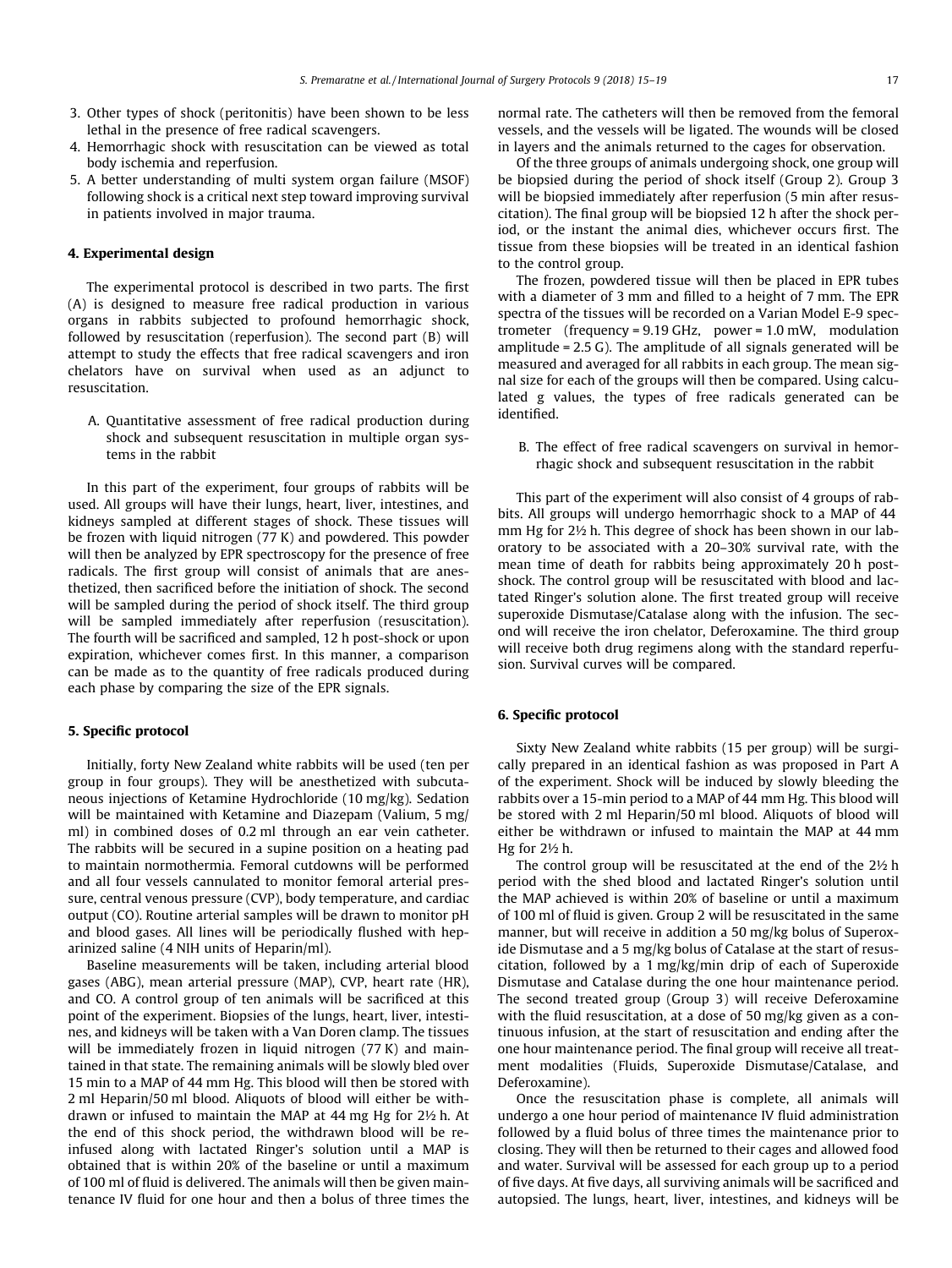<span id="page-3-0"></span>biopsied and examined grossly and microscopically for evidence of necrosis. Survival curves will be constructed for all four groups and statistical significance will be determined by use of the Kaplan– Meier methods.

## 7. Vertebrate use

New Zealand white rabbits, all young adults, will be used for this experiment. A total of 100 (40 for Part A and 60 for Part B) will be necessary for the two parts of the experiment. These animals will weigh approximately 2–3 kg. They are relatively inexpensive and freely available from local sources.

1. Rationale for the use of rabbitsNew Zealand white rabbits are not expensive, easily obtained, and easy to work with. Through extensive prior experience, we have accumulated satisfactory working knowledge in this species and successfully developed a shock model that meets the requirements of our current study. The existence of a proven shock model will help save additional time, money and resources required in developing a model from ground up. The number of animals that we will require to complete both parts of our study

 $(n = 100)$  are such that a relatively inexpensive and easily obtainable animal species is necessary. The number of groups that we have established is necessary to prove our hypothesis, and the number of animals per group is necessary to ensure statistical significance.

2. Procedure for maintenance and care

We have a well-established animal care facility that has been in existence for 28 years. We have relocated to a newly renovated facility within the past two years complete with new cages and animal maintenance facilities that meet the requirements of the Guide for the Care and Use of Laboratory Animals, prepared by the Committee on Care and Use of Laboratory Animals, National Institutes of Health, DHEW Publication No. (NIH) 78-23. A veterinarian employed by the hospital consults on the facilities, and animal care. There is an animal caretaker who feeds and cleans the animals daily. All animals are adequately sedated or anesthetized before any procedure, and the sedation is continued until the conclusion of the experiment. All surgically prepared animals are recovered under observation for a minimum of four hours.

#### Consultants

A computer and statistical consultant is required to be on staff or available for data analysis.

#### Consortium agreements

Such agreements may be necessary, especially in relation to equipment which may not be available in the principal investigator's laboratory, where the work will be conducted.

#### Author statement

There are no author disclosures. This is a protocol and does not have any financial issues.

#### Conflicts of interest

None.

# Funding

This was a protocol and sources of funding are not applicable.

## Ethical approval

None.

#### Consent

None.

#### Author contribution

Shyamal Premaratne: planning of experiment, protocol development, literature search, manuscript preparation.

Dhanushya Amaratunga: protocol development, literature search.

Francis Mensa: protocol development, statistical analysis.

Late J. Judson McNamara: principal investigator on the project, chairman of the department.

#### Guarantor

Dr. Shyamal Premaratne and Dr. J. Judson McNamara were the initial guarantors. However, with the passing of Dr. McNamara, Dr. Premaratne will assume that role.

#### Registration research studies

None.

#### Appendix A. Supplementary data

Supplementary data associated with this article can be found, in the online version, at [https://doi.org/10.1016/j.isjp.2018.04.002.](https://doi.org/10.1016/j.isjp.2018.04.002)

#### References

- [1] [J.M. McCord, Oxygen derived free radicals in post-ischemic tissue injury, N Eng](http://refhub.elsevier.com/S2468-3574(17)30036-0/h0005) [J Med 312 \(3\) \(1985\) 159–163.](http://refhub.elsevier.com/S2468-3574(17)30036-0/h0005)
- [2] [J.J. McNamara, G.T. Suehiro, A. Suehiro, B. Jewett, Resuscitation from](http://refhub.elsevier.com/S2468-3574(17)30036-0/h0010) [hemorrhagic shock, J Trauma 23 \(7\) \(1983\) 552.](http://refhub.elsevier.com/S2468-3574(17)30036-0/h0010)
- [3] [G.B. Bulkley, The role of oxygen free radicals in human disease processes,](http://refhub.elsevier.com/S2468-3574(17)30036-0/h0015) [Surgery 94 \(3\) \(1983\) 407](http://refhub.elsevier.com/S2468-3574(17)30036-0/h0015).
- [4] [L.J. McGhan, D.E. Jaroszewski, The role of toll-like receptor-4 in the](http://refhub.elsevier.com/S2468-3574(17)30036-0/h0020) [development of multi-organ failure following traumatic hemorrhagic shock](http://refhub.elsevier.com/S2468-3574(17)30036-0/h0020) [and resuscitation, Injury 43 \(2\) \(2012\) 129–136](http://refhub.elsevier.com/S2468-3574(17)30036-0/h0020).
- [5] [A.S. Casale, G.B. Bulkley, B.H. Bulkley, J.T. Flaherty, V.L. Gott, T.J. Gardner,](http://refhub.elsevier.com/S2468-3574(17)30036-0/h0025) [Oxygen free radical scavengers protect the arrested globally ischemic heart](http://refhub.elsevier.com/S2468-3574(17)30036-0/h0025) [upon reperfusion, Surg Forum 34 \(1983\) 313.](http://refhub.elsevier.com/S2468-3574(17)30036-0/h0025)
- [6] [A. Francis, R. Baynosa, Ischemia-reperfusion injury and hyperbaric oxygen](http://refhub.elsevier.com/S2468-3574(17)30036-0/h0030) [pathways: a review of cellular mechanisms, Diving Hyperb Med 42 \(2\) \(2017\)](http://refhub.elsevier.com/S2468-3574(17)30036-0/h0030) [110–117](http://refhub.elsevier.com/S2468-3574(17)30036-0/h0030).
- [7] [M.H. Schoenberg, E. Muhl, D. Sellin, M. Younes, F.W. Schildberg, U. Haglund,](http://refhub.elsevier.com/S2468-3574(17)30036-0/h0035) [Posthypotensive Generation of superoxide free radicals – possible role in the](http://refhub.elsevier.com/S2468-3574(17)30036-0/h0035) [pathogenesis of the intestinal mucosal damage, Acta Chir Scand 150 \(4\) \(1984\)](http://refhub.elsevier.com/S2468-3574(17)30036-0/h0035) [301–309](http://refhub.elsevier.com/S2468-3574(17)30036-0/h0035).
- [8] [S.R. Jolly, W.J. Kane, M.B. Bailie, G.D. Abrams, B.R. Lucchesi, Canine myocardial](http://refhub.elsevier.com/S2468-3574(17)30036-0/h0040) [reperfusion injury: its reduction by the combined administration of](http://refhub.elsevier.com/S2468-3574(17)30036-0/h0040) [superoxide dismutase and catalase, Circ Res 54 \(3\) \(1984\) 277–285](http://refhub.elsevier.com/S2468-3574(17)30036-0/h0040).
- [9] [N.F. Orfanos, A.I. Mylonas, I.I. Karmaniolou, I.P. Stergiou, E.D. Lolis, C. Dimas, A.](http://refhub.elsevier.com/S2468-3574(17)30036-0/h0045) [E. Papalois, A.I. Kondi-Pafiti, V.E. Smyrniotis, N.F. Arkadopoulos, The effects of](http://refhub.elsevier.com/S2468-3574(17)30036-0/h0045) [antioxidants on a porcine model of liver hemorrhage, J Trauma Acute Care Surg](http://refhub.elsevier.com/S2468-3574(17)30036-0/h0045) [80 \(6\) \(2016\) 964–971](http://refhub.elsevier.com/S2468-3574(17)30036-0/h0045).
- [10] [C. Bauer, F. Walcher, M. Holanda, F. Mertzlufft, R. Larsen, I. Marzi, Antioxidative](http://refhub.elsevier.com/S2468-3574(17)30036-0/h0050) [resuscitation solution prevents leukocyte adhesion in the liver after](http://refhub.elsevier.com/S2468-3574(17)30036-0/h0050) [hemorrhagic shock, J Trauma 46 \(5\) \(1999\) 886–893.](http://refhub.elsevier.com/S2468-3574(17)30036-0/h0050)
- [11] [R. Kentner, P. Safar, W. Behringer, X. Wu, V.E. Kagan, Y.Y. Tyurina, J. Henchir, L.](http://refhub.elsevier.com/S2468-3574(17)30036-0/h0055) [Ma, C.J. Hsia, S.A. Tisherman, Early antioxidant therapy with Tempol during](http://refhub.elsevier.com/S2468-3574(17)30036-0/h0055) [hemorrhagic shock increases survival in rats, J Trauma 53 \(5\) \(2002\) 968–977](http://refhub.elsevier.com/S2468-3574(17)30036-0/h0055).